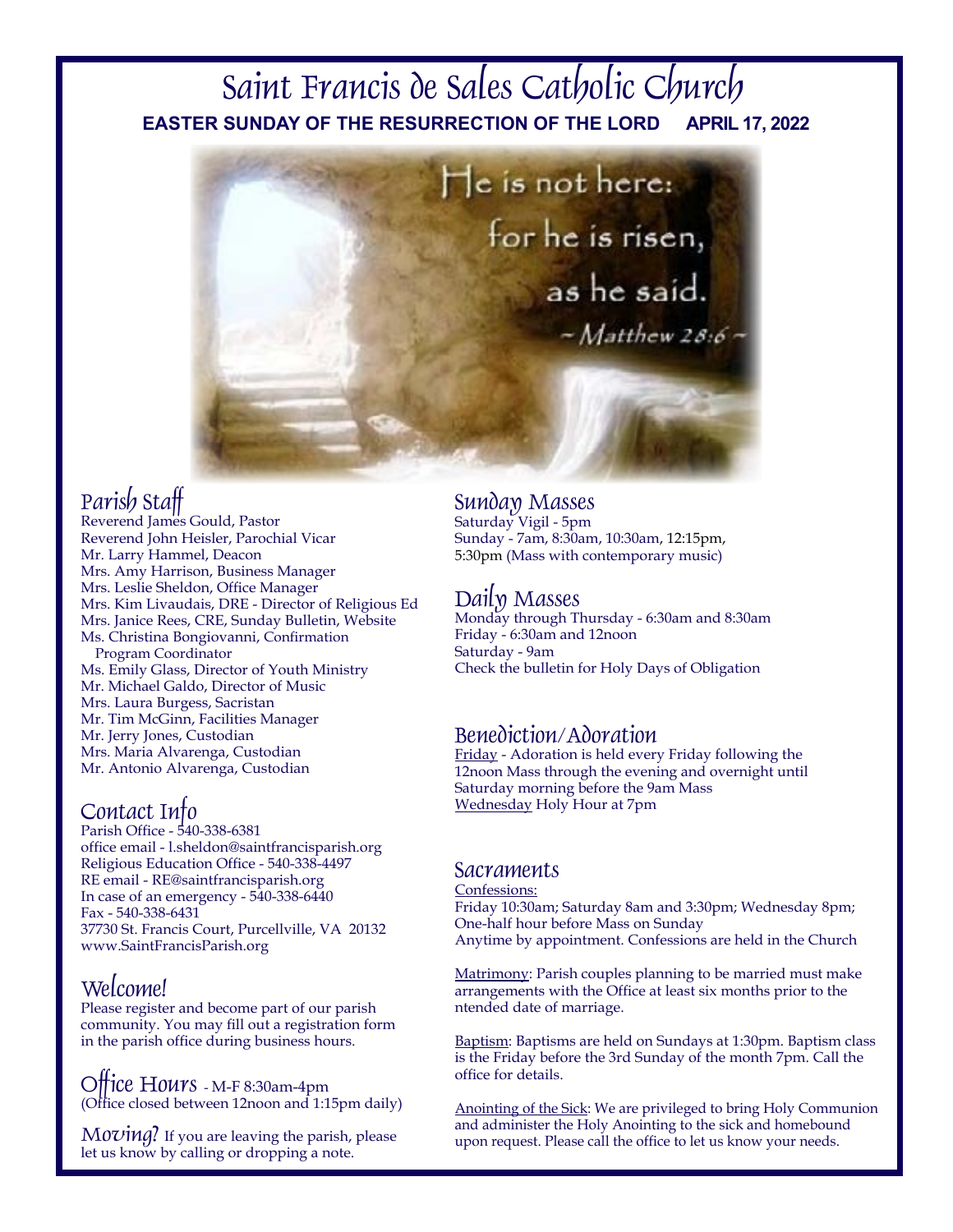## **EASTER SUNDAY OF THE RESURRECTION OF THE LORD April 17, 2022**

"The women who had come from Galilee with Jesus took the spices they had prepared and went to the tomb. They found the stone rolled away from the tomb; but when they entered, they did not find the body of the Lord Jesus."



The Divine Mercy Novena continues this week. The Novena, offered at St. Francis De Sales, will be prayed every day at 3pm in the church, with the exception of April 22, when it will be prayed at 2pm. The Novena will conclude during a Holy Hour in the church from 3-4pm on Divine Mercy Sunday, April 24. Father Gould will lead us in praying the Divine Mercy Chaplet and the Holy Rosary.

## Mon., April 18 Consecration to Mary 10am, Rm Divine Mercy Novena 3pm in the Church Women's Council 6:45pm Room 113 RCIA 7pm, Rm 107 Tue., April 19 Divine Mercy Novena 3pm in the Church Wed., April 20 SoulStitch 9:30am, Knights Hall Divine Mercy Novena 3pm in the Church Charismatic Prayer Group 7pm, Chapel TMIY 7pm Rm 202 Holy Hour for Miraculous Medal 7pm Thu., April 21 Divine Mercy Novena 3pm in the Church Fri., April 22 Women's Prayer Group 7am, Chapel Divine Mercy Novena 2pm in the Church Sat., April 23 TMIY 6:30am, OLVH Legion of Mary after 9am Mass

OLVH = Our Lady of Victory Hall

# Masses for the Week

| + deceased             |                                          |
|------------------------|------------------------------------------|
| <u>Sat., April 16</u>  | Vigil: Easter Sunday of the              |
|                        | <b>Resurrection of the Lord</b>          |
| 8:30 pm                | No Intentions                            |
| Sun., April 17         | <b>Easter Sunday of the Resurrection</b> |
|                        | of the Lord                              |
| 7:00<br>am             | People of the Parish                     |
| 8:30<br>am             | + Jerome Miles                           |
| $10:30$ am             | + John Bischoff, Jr.                     |
| 12:15 pm               | Salome Torrijos, + Renato S. Torrijos    |
| 5:30<br>pm             | Mary Ann Sacripanti                      |
| Mon., April 18         | Monday within the Octave of Easter       |
| 6:30<br>am             | Wes and Katherine Ogden                  |
| 8:30<br>am             | + Vern Rapp                              |
| <u>Tue., April 19</u>  | Tuesday within the Octave of Easter      |
| 6:30<br>am             | Darlene Summers                          |
| 8:30<br>am             | + Helena Carroll                         |
| <u> Wed., April 20</u> | Wednesday within the Octave of Easter    |
| 6:30<br>am             | Vicki Summers                            |
| 8:30<br>am             | Bill O'Neil                              |
| <u>Thu., April 21</u>  | Thursday within the Octave of Easter     |
| 6:30<br>am             | + Mitch Buster                           |
| 8:30<br>am             | St. Catherine's Sisters                  |
| Fri., April 22         | Friday within the Octave of Easter       |
| 6:30 am                | + Thomas and Joyce Summers               |
| 12:00 pm               | The Summers Family                       |
| <u>Sat., April 23 </u> | Saturday within the Octave of Easter     |
| 9:00<br>am             | + Rev. Michael Craig Kelly               |
| <u>Sat., April 23</u>  | Vigil: 2nd Sunday of Easter              |
| 5:00<br>pm             | Peter DeCicco                            |
| <b>Sun., April 24</b>  | 2nd Sunday of Easter                     |
| 7:00<br>am             | Diane Taylor                             |
| 8:30 am                | People of the Parish                     |
| 10:30 am               | Maralan O'Neil                           |
| 12:15 pm               | + Jerry Miles                            |
| 5:30<br>pm             | Kerry Smith                              |
|                        |                                          |

## $This week$  Readings for the Week

| Sun: | Acts 10:34a, 37-43/Ps 118:1-2, 16-17, 22-23   |
|------|-----------------------------------------------|
|      | [24]/Col 3:1-4 or 1 Cor 5:6b-8/Jn 20:1-9 or   |
|      | Lk 24:1-12 or, Lk 24:13-35                    |
| Mon: | Acts 2:14, 22-33/Ps 16:1-2a and 5, 7-8, 9-10, |
|      | 11/Mt 28:8-15                                 |
| Tue: | Acts 2:36-41/Ps 33:4-5, 18-19, 20 and 22/Jn   |
|      | $20:11 - 18$                                  |
| Wed: | Acts 3:1-10/Ps 105:1-2, 3-4, 6-7, 8-9/Lk      |
|      | 24:13-35                                      |
| Thu: | Acts 3:11-26/Ps 8:2ab and 5, 6-7, 8-9/Lk      |
|      | 24:35-48                                      |
| Fri: | Acts 4:1-12/Ps 118:1-2 and 4, 22-24, 25-27a/  |
|      | $In 21:1-14$                                  |
| Sat: | Acts 4:13-21/Ps 118:1 and 14-15ab, 16-18,     |
|      | 19-21/Mk 16:9-15                              |
| Sun: | Acts 5:12-16/Ps 118:2-4, 13-15, 22-24 [1]/Rv  |
|      | 1:9-11a, 12-13, 17-19/Jn 20:19-31             |
|      |                                               |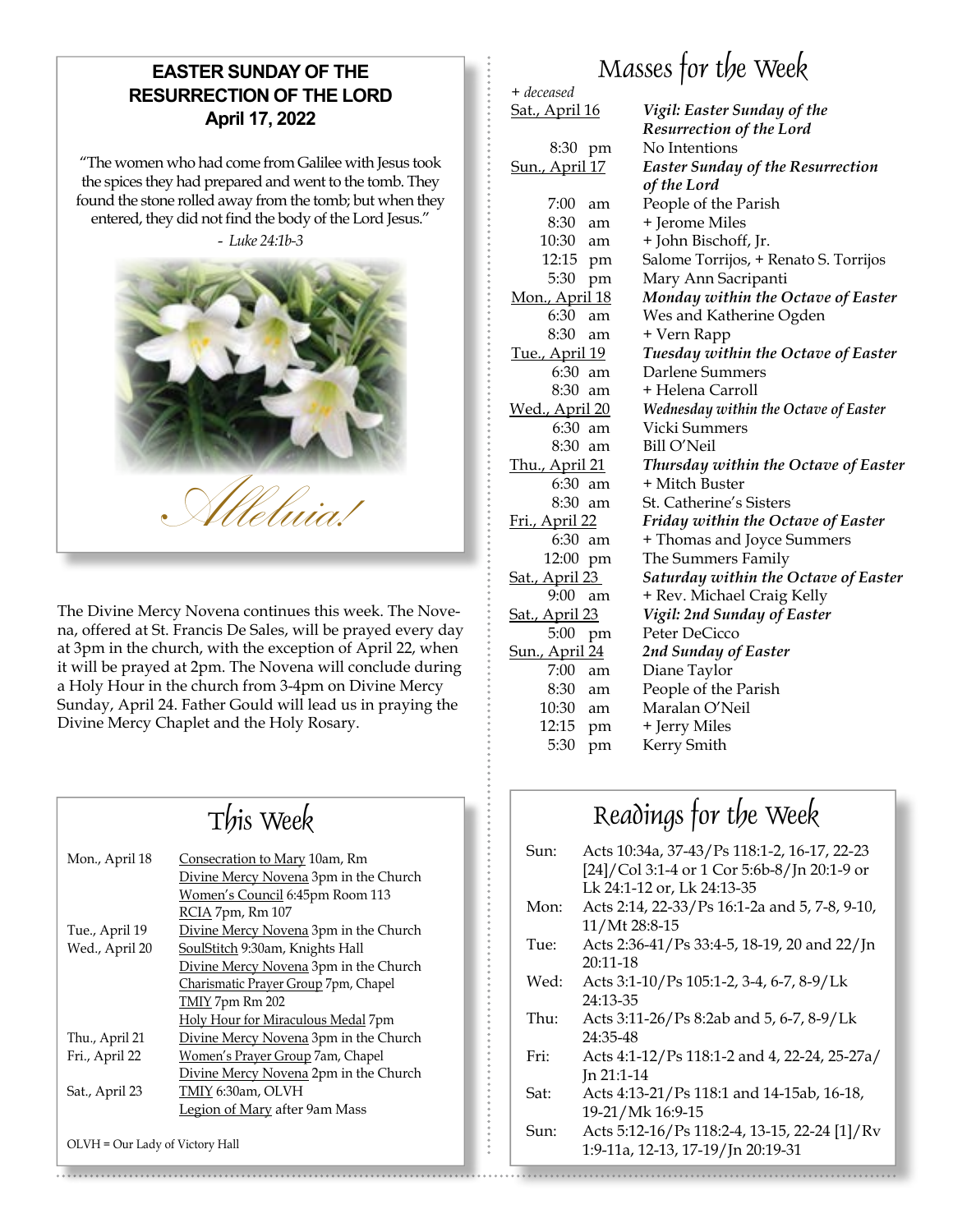#### Dear Folks,

God bless one and all on this most wonderful day when we celebrate the Lord's resurrection. Such a week has preceded this glorious day. Palm Sunday with the great entrance to Jerusalem on the back of an ass. It was truly the King to claim his own in peace.

Betrayal by Judas would follow and then corruption in the ranks of the authorities who wanted him removed... by death.



If the walls could speak they would have reverberated... "Crucify Him." More subtle words would follow, "Father, forgive them...", "This day you will be with me in paradise." "It is finished." "Truly, this was the Son of God." It was quite a week.

Many thanks to Mark Forest for his wonderful Holy Hour in Hymns to the Lord. It was a start, and helped us carry along through the steps of Holy Week. As I am composing this letter on the Tuesday of Holy Week, I have little to stay on the coming Triduum. More on that next week. Let it suffice to say thank you to the many who came to Confession during Lent. Especially, the "Big Fish." May your marriages resound as we hope will happen to all who are single.

I recall the story mentioned by one of Jesuits on the Communist suppression Russia. The leader of the ward had all the villagers brought to the square where he put the priest up on the podium near him. He spent hours promoting the party line to the villagers all the while suppressed in silence. No one said a word until the priest spoke. All he mentioned were short lines. "Christ has died. Christ has risen. And, Christ will come again." The crowd screamed in ecstasy. In the Socialist times we live, let us do the same as we pray for one another.

### **LIVE ROSARY FOR PEACE IN UKRAINE**

Join Fr. Gould or Fr. Heisler each night at 9pm as they lead the rosary and pray for peace in Ukraine. You can participate in person or on video - go to saintfrancisparish.org and click on Live Video Streams.

## *Our thoughts and prayers are with ...*

**The Names of The Deceased** will be remain until the first anniversary of their death. Thereafter the deceased will be remembered on the first Sunday of the monthly anniversary of their death in a special column. **Names of The Sick** are included *only at the request of the individual or family*. If you would like to publish the name of a loved one who is sick, contact j.rees@saintfrancisparish.org. Please email when you would like the name to come off the list.

**Our Military Members** Please let us know if there are names of active military members to add to our list, or any changes to military rank. Contact Team McRoberts at bmcroberts13@gmail.com

*Congratulations to our new brothers and sisters in Christ who celebrated Sacraments at the Easter Vigil. Thank you for your witness that renews the faith of your parish family*



We joyfully welcome those who have joined our parish family by entering into our Catholic Faith through the Sacraments of Baptism, Eucharist, and Confirmation: *Erich Hersch Olivia Larson*

*Kendra Shugars Dean Allen*

We joyfully receive info full communion with the Catholic Church through the Sacraments of Eucharist, and Confirmation: *Rachel Cochrane Noah Farley*

## *Our thoughts and prayers are with ...*



Gould, William Firth, Lois D'Elia, Bernadette Reynolds, Nancy Eastman, Ann Forrest, Nick Spadaccini.,

Pasquale Spera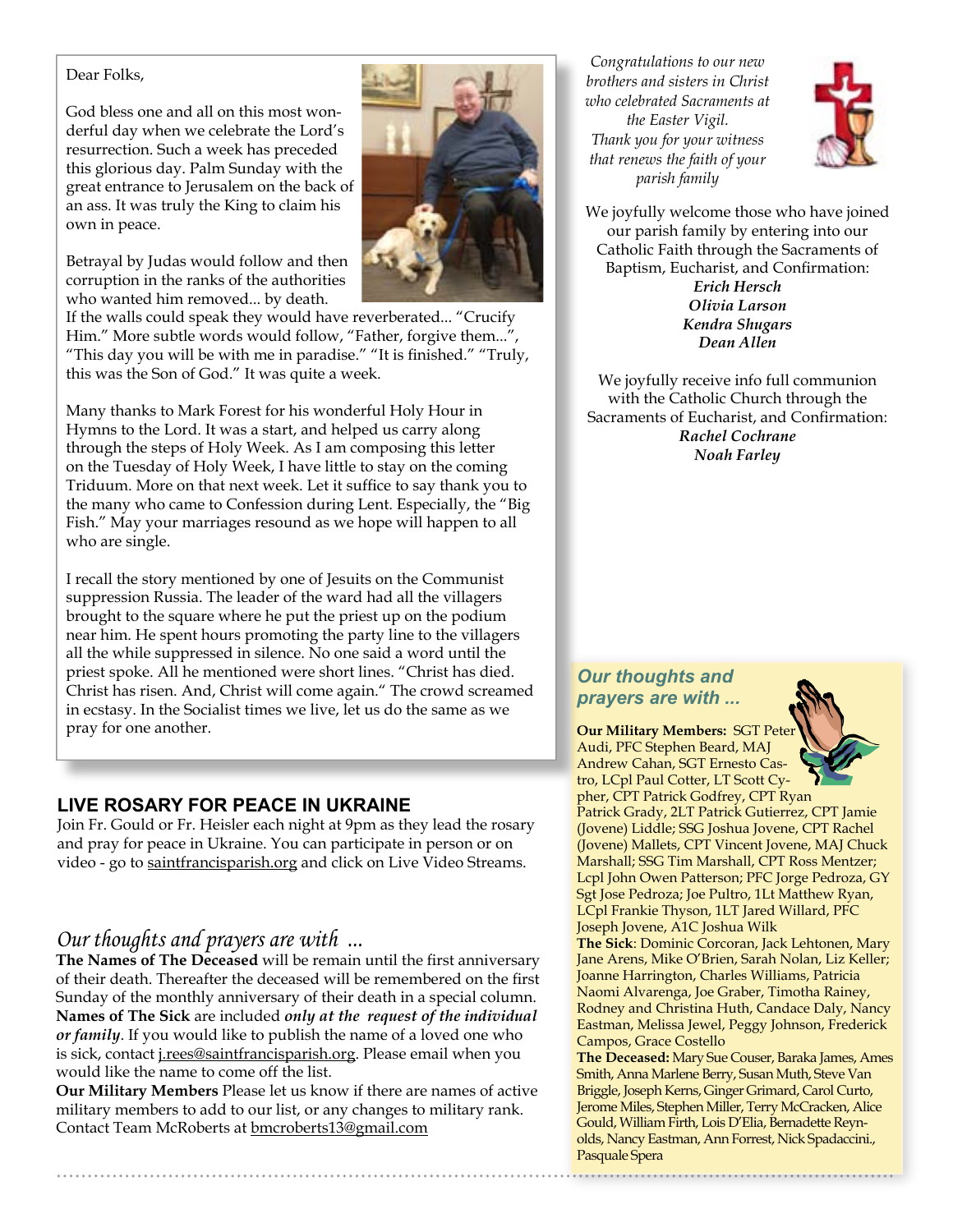

#### **First Holy Communion:** May 7; 10:30am

\*10:30 am Mass for families who prefer to attend Mass with masks required.

A rehearsal will be held 45 minutes prior to each Mass. One parent must attend the rehearsal with their child. Other family members should wait outside the sanctuary. .

**May Crowning Mother's Day** Sunday, May 8, at the end of the 12:15 Mass. Join us for an ice cream social afterwards!

All First Holy Communicants are encouraged to participate, wearing their First Communion attire. Children will be called to the back of the church at the end of Mass to participate in this beautiful procession to honor of our Blessed Mother.

**FINAL Confirmation Retreat:** April 23; 3-9pm All confirmation candidates are welcome to attend. Please sign up NOW!

#### **Sacrament of Confirmation**

**April 30 - 11am** – Confirmation Mass for Sunday Religious Education Students, CHRSM and Good Shepherd School Students **April 30 - 2pm** – Confirmation Mass for Monday Religious Education Students (including RCIT) and Homeschooled Students (Rehearsals will be held one hour prior to each Mass) RECEPTION immediately following both Confirmation Masses

**ATTENTION ALL 7th GRADE FAMILIES**: We still need more volunteers to host and families to donate prepared food for the confirmation receptions. Thank you so much for helping us make this a memorable celebration for our newly confirmed and their families!

### **Vacation Bible School '22 July 11-15, 9am-12noon** *SAVE THE DATE!!*

#### **Adult Volunteers**

• Adults are needed to help build sets beforehand

• Adults to assist drama team

• K, 3rd, and 5th grade 'Tribe' leaders



**Childcare is provided for children of adult volunteers!**

#### **Youth Volunteers needed for Drama**

Please visit saintfrancisparish.org/vacation-bible-school/ to signup to help. Registration for campers will be emailed to families May 1



Emily Glass Director of Youth Ministry 540-338-6381 or e.glass@saintfrancisparish.org

**WORKCAMP 2022** – July 3 – July 9 in Scranton, PA. All current 8th – 12th graders are eligible!

**WORKCAMP DEPOSITS –** Secure your spot ASAP for Workcamp 2022 by submitting your non-refundable \$150 deposit. **Spaces are nearly full!!** You can mail deposits to the church or drop them off at the parish office or Education Center office (please write "Workcamp" on the check or envelope.) We can't set aside spaces for teens without the deposit, so please send your deposit ASAP, or contact Emily if this presents a challenge for your family.

**• MANDATORY TEEN WORKCAMP MEETING** – The next teen Workcamp meeting is on Sunday, April 24, in the gym,  $6:30 - 8$  PM. These monthly teen meetings are **required** for all teen Workcampers. You'll receive lots of info about fundraising, important dates, what to expect, and meet all the other Workcampers. Please make every effort to attend. See you there!

• **FUNDRAISING** – Appeal letters should be mailed by now. If you haven't yet, please do it as soon as you can to get started on your fundraising.

**ADULT WORKCAMPER MEETING** – Interested in coming to Workcamp with us as an adult? We still need a few more adults to join us at Workcamp this summer. Workcamp is only possible because of the adults (ages 21+) who generously spend the week working and worship alongside the teens. Please contact Emily at e.glass@saintfrancisparish.org for more info.

**NO YOUTH NIGHT DURING SPRING BREAK** – There is no Youth Night on Sunday, 4/17. See you on 4/24 at the Workcamp meeting.

**TEEN MASS & YOUTH NIGHT** – Every Sunday at 5:30 PM, join us in the front 4 left rows to celebrate Mass together. Then come up to Youth Night! 6:30-8 PM in Room 213 for fellowship, discussion, prayer, and fun. Bring a friend! All high schoolers are welcome! Come to grow in friendship with Christ and one another.

**YOUTH GROUP ANNOUNCEMENTS** – Receive text messages about time changes, event cancellations, etc., go to: remind.com/join/eglass16 and enter your info to be added to the recipient list.

Easter blessings continue!

Our break from RE classes this week continues. No classes will be held the first week of the Easter season.

• No Religious Education Classes April 17, 18, or 20 *(Easter Octave)* 

• Classes Resume on April 24, 25 and 27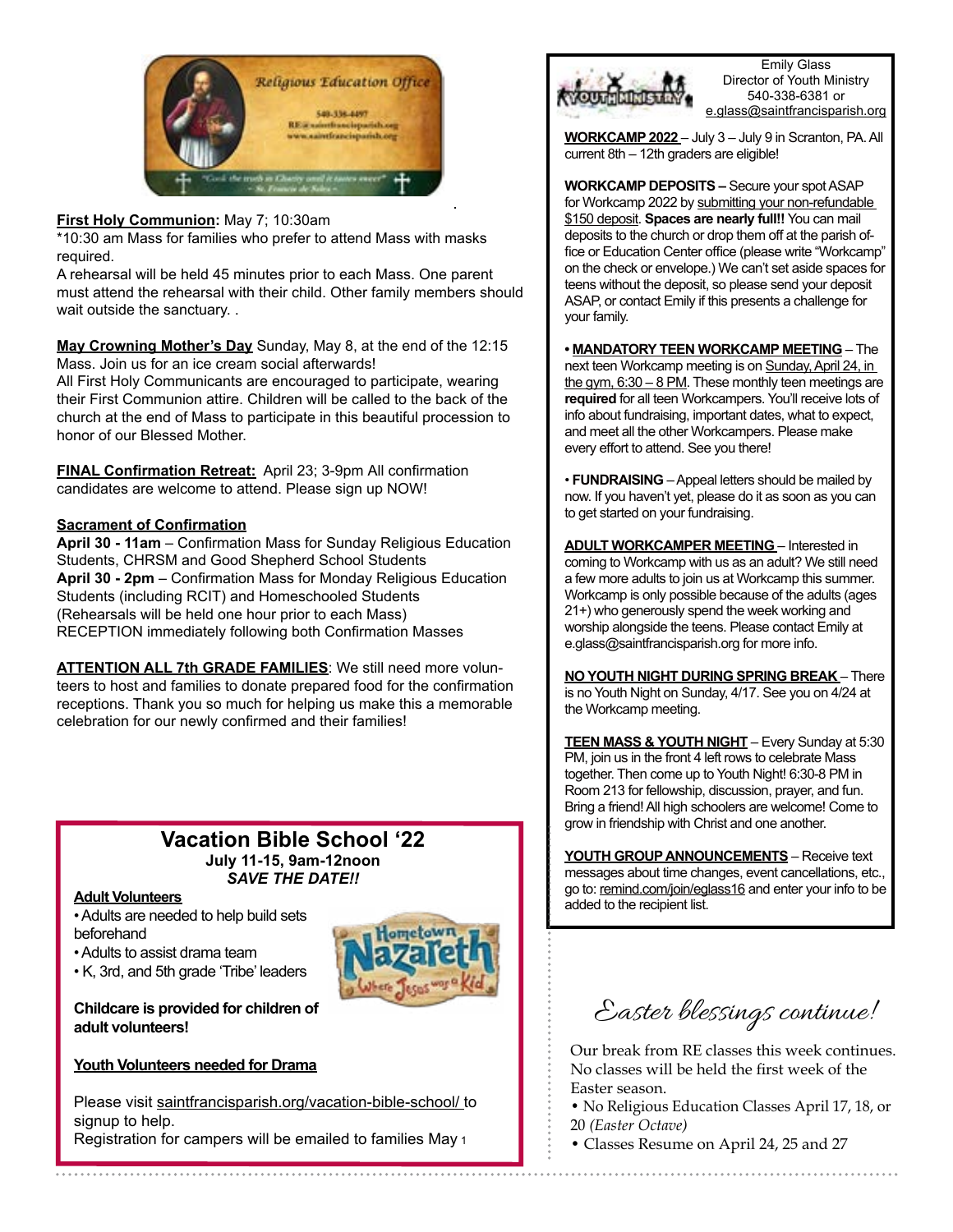## **St. Francis Council 11136 News**

 **HAPPY AND JOYOUS EASTER** All the Knights of Columbus Council #1136, wish the entire parish a joy-filled and glorious Easter. Christ is risen!



**SHARE SUNDAY** Thank you to all who donated food and cash for the Share Sundy donation drive for Catholic Charities.

**CAR RAFFLE** Sales for the car raffle are paused this weekend. The last weekend of sales is set for April 23 and 24. All tickets must be turned in to All Saints Catholic Church by Tuesday, April 26th.

**DELTA CHURCH DRIVE FOR NEW MEMBERS** A new membership drive is scheduled for April 24, after all masses. Please take this time to decide whether you wish to make a difference as a Catholic Gentlemen in assisting the Knights in their many charitable activities. You can sign up that weekend in the Narthex.

**OFFICER'S PLANNING MEETING** The next Knights' Officer's Planning meeting will be held at 7:30 pm on April 25 in the Knights' Hall. Join us for the rosary at 7 pm prior to the meeting.

**BECOME ACTIVE AS A KNIGHT** All Knights are asked to continue to assist our program of charitable activities as we enter the last quarter of the Fraternal Year. We hope to continue our progress in the new Fraternal Year starting in July.Be a part of our charitable activities!!

Please contact Chris Miller, Grand Knight, for more information.

Chris Miller, Grand Knight St. Francis Council #11136 Knights11136@gmail.com www.facebook.com/knights11136/

## *'Canon Law and the Contours of Papal Authority'*

Public lecture by Philip Gray, President of Catholics United for the Faith, will be at St. James Church in Charles Town. He will speak on the topic of 'Canon Law and the Contours of Papal Authority', with specific reference to the motu proprio 'Traditionis Custodes' which was issued last summer. The date of the lecture is Friday, April 29 at 7pm. Please mark your calendars and plan to join.

## **THE MINISTRY OF PRAISE**

St. Francis de Sales' group of dedicated people of prayer, is in its third decade of service. The faithful team of seniors and the homebound pray fervently for the needs of our parish with amazing results. We are currently inviting anyone interested in joining our team of pray-ers to contact Leslie Sheldon at the parish office l.sheldon@saintfrancisparish.org (please designate Ministry of Praise on e-mail). Those who wish to have concerns prayed for may write their prayers and slip them into the Ministry of Praise box attached to the wall in the Narthax. You can also visit our webpage at www.saintfrancisparish.org/ prayer-requests/ and fill out the form and send the request on-line.

The St. Francis Council of the Knights of Columbus is part of an international Order of Catholic men who are called to lead with faith, protect our families, serve others and defend values in a busy changing world. Our local council # 11136 will be holding a membership drive at all Masses the weekend of April 23/24. We ask you to consider membership in our council. We know you will find that Knights of Columbus membership brings Catholic men together in a powerful way. Please see any Knight at the Knights' table in the Narthex after masses. Thank you.

## Altar Flower Dedication

Would you like to donate an altar flower arrangement in someone's memory or to honor a loved one? Contact Amy Harrison, a.harrison@ saintfrancisparish.org or call



the parish office (540) 338-6381, x104.

## **CAR RAFFLE**

The Knights of Columbus will not be collecting or selling tickets this Easter Weekend. The Knights will have the table set up in the narthex one last time the weekend of April 23-24.

April 30th is approaching - 4 Vehicles will be raffled along with a \$20,000 cash drawing, plus other smaller cash drawings. Lots of chances to win - if you purchase a ticket.

With your support, everyone is a winner. Your purchase provides additional financial support for the church and you could win a prize too

Please return your sold and unsold tickets to All Saints by April 26th.

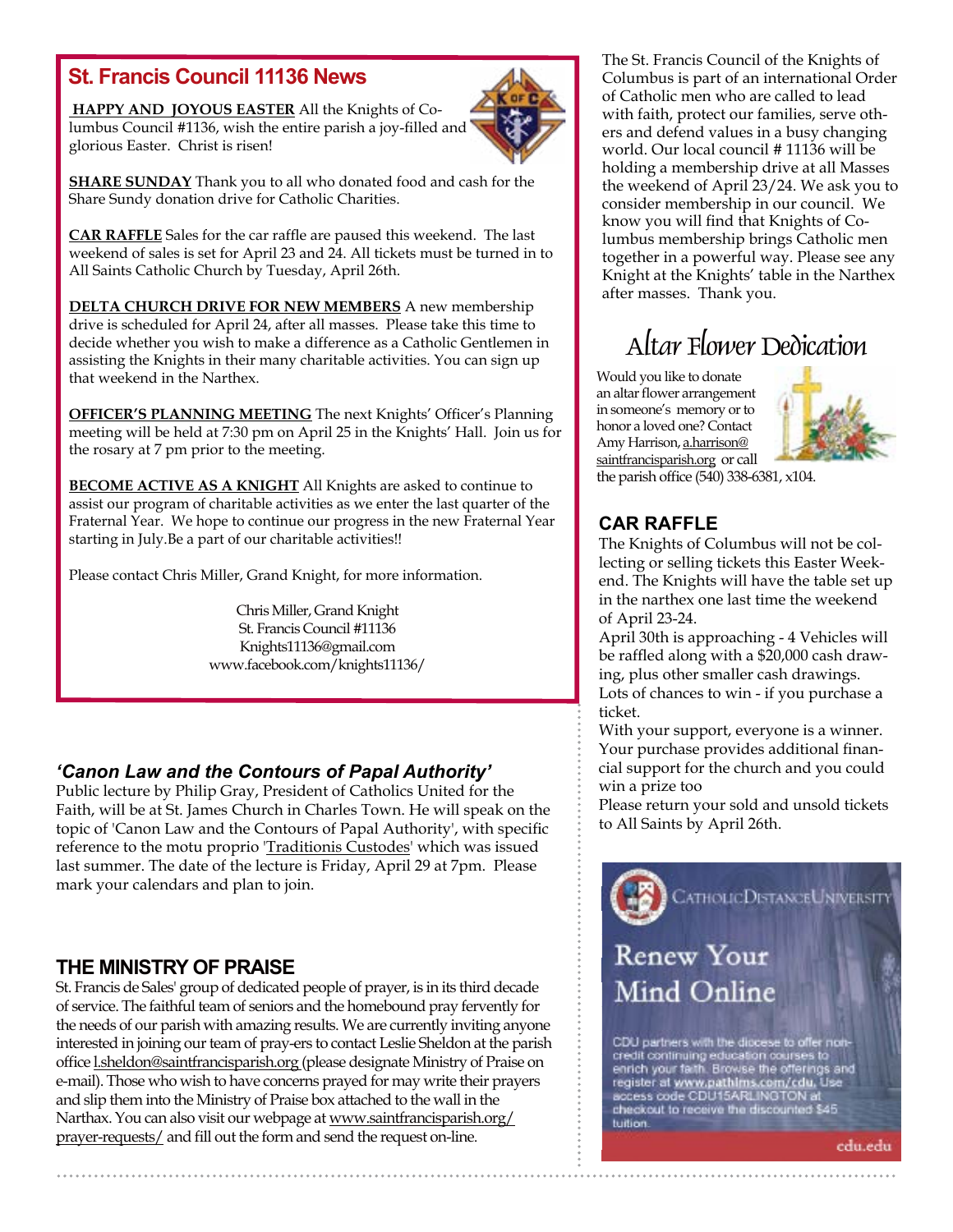## *Parish Homeless Ministry*

*"He has been raised just as he said."* (Matthew 13:6)



*•* **Christ has Risen, Hallelujah!** Happy Easter to our parish family!

• Our next delivery to the Leesburg Shelter is **April 28th**, with donations due **April 27th.** This month we will return to serving in person; look for details in next month's Sign Up Genius email to help out. Our next delivery to the Missionary Sisters of Charity in Anacostia is **May 13th,** with donations needed by **May 12th.**

• For our upcoming blessing bag event, we plan to work with Catholic Charities to build Mother's Homecare Kits for moms who are struggling with poverty and homelessness.

Join us in works of charity by signing up to purchase items, make casseroles, bake cookies and cakes, or to transport meals and supplies. Contact one of us, and we will direct you to the Signup Genius lists:

• Fran Beebe franbeebe7@gmail.com

.

• Carie Losinski: skigators@me.com



**TMIY! That Man Is You Men's Group**



Our Lady of Victory Hall All Men welcome! WEDNESDAY EVENING 7 TO 9 PM Fellowship, Presentation, Discussion *or*

SATURDAY MORNING: 6:30 AM - 8 AM Fellowship, Presentation, Discussion

Questions/ comments? Contact Scott Cypher cypher6@verizon.net or (c) 703-431-9542

## **Women's Council Corner**

The Women's Council wishes everyone in our St. Francis Family a Blessed & Beautiful Easter!

*"Jesus said: I am the resurrection. Anyone who believes in me, even though that person dies, will live,"* John 11:25



#### **Our next WC business meeting will be on**

**Monday April 18.** We will meet in the chapel at 6:30pm to say the Rosary. The meeting will begin at 7pm in Room 113 in the RE building. Discussion will be focused on exciting upcoming events.



**Monday May 2nd we will host our Women's Council Social at Corcoran Vineyards & Cidery at 6:30pm.** (www.corcorancider. com). Join us to celebrate

ladies with May birthdays & play Bingo. We have chosen a Kentucky Derby theme so dust off your favorite fun hat and join us for an evening of fellowship & laughter. Help us elect our new officers, too!

**Saturday May 21 7pm in Our Lady of Victory Hall...**Calling all parishioners 19 years and older... Do you have a talent you'd like to showcase??? Start practicing for our 1st ever Talent Show! This is a time to just have fun and share in fellowship. Please email your entry form by May 1st to Chris Grande at chris-w-g@comcast.net

Parishioners of all ages are encouraged to join in the fun and watch the amazing talent! Light refreshments will be available. Check back for volunteer opportunities to help support the LIVE entertainment.

Any questions or comments email us at womenscouncil. sfds@gmail.com; visit the WC webpage on our parish website at saintfrancisparish.org/womens-council

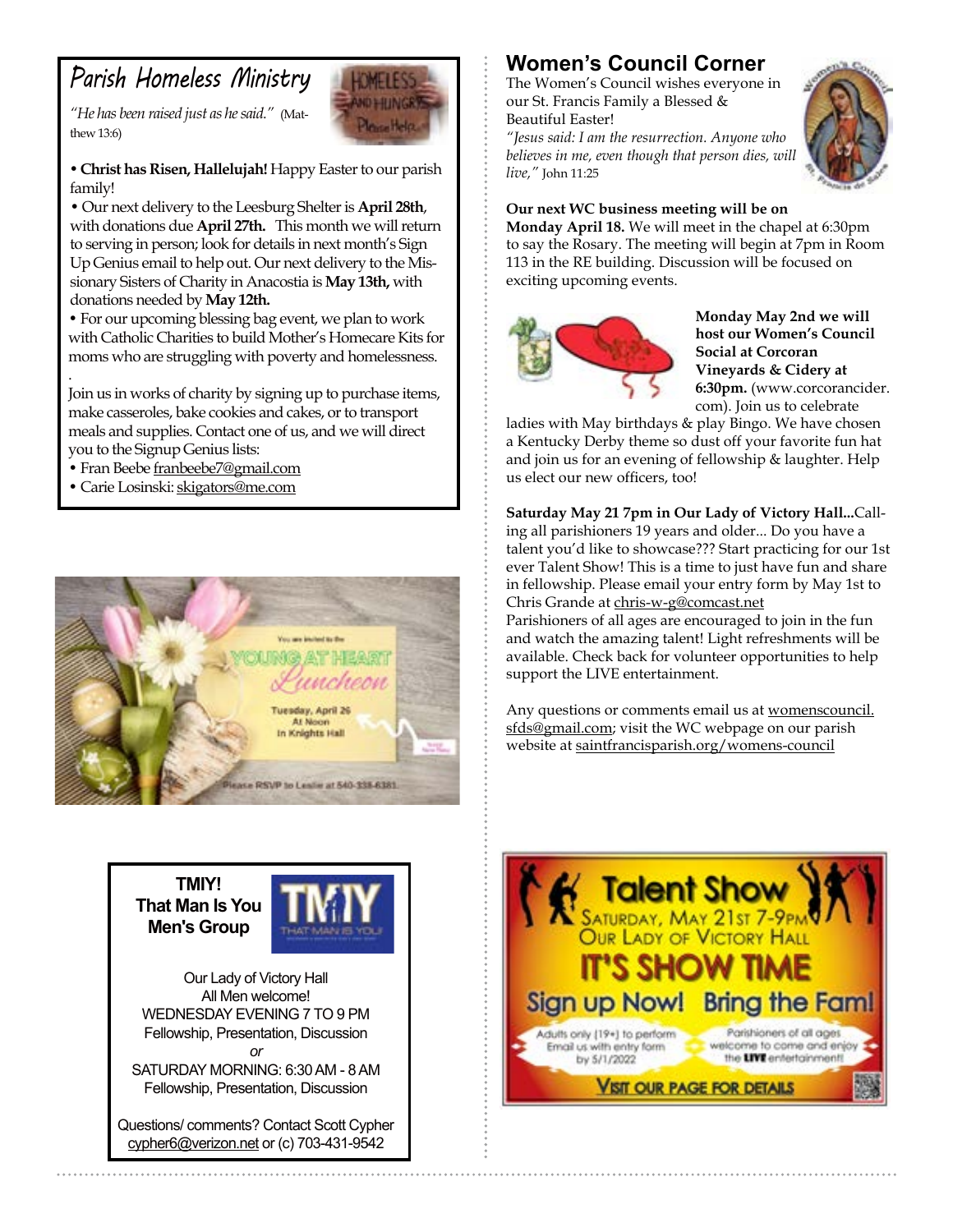### *Caring for Creation Webinar Series*

Please join us for the third of our five-part series.

**Landscaping with Care** Wednesday April 20 at 7 pm hosted by Nativity Catholic Church via Zoom

Are you interested in how our personal and communal gardens and landscapes can make a difference to the health of God's creation? This one-hour webinar will examine the relationship between Laudato Si' and our personal corner of Creation. We will learn how to make a practical difference in preserving God's biodiversity by landscaping with care at home and on our church campuses. The importance of native plants, sustainable gardening practices, and sharing our faith though Mary Gardens and St. Kateri Habitats will be explored. RSVP to receive Zoom link: nativitycreationcare@gmail.com Sponsored by Parishes in the Arlington Diocese



Enjoy a great springtime weekend outdoors with many exciting and faith-filled activities for all ages.

#### **May 6-8, 2022** CAMP SNYDER

Vigil Mass colohrated by Bishop Burbidge . Chick-fil-A dinner Family friendly comedy performance around the bonfire by 321 Improv Tio-Dyo T-shirts + and many fun outdoor activities all for \$10 per person!

To register or for more details virit: arlingtondiocese.org/catholiccampout

Spensored by the Office of Youth, Campus, and Young Adult Ministries

### *April is Child Abuse Prevention Month*

"During National Child Abuse Prevention Month, we draw special attention to the extraordinary responsibility we all share to protect the innocence of childhood and guard against child abuse in its many forms. We also highlight our important obligation to accompany those who have endured abuse in their lifelong healing process.

We must work together to ensure each and every child is valued and protected. I invite all the faithful to stand with us in our efforts and prayers to protect children from any form of abuse. Through the intercession of Mary, Mother of God, may Our Lord Jesus watch over and protect all children and console and place those wounded by abuse in his heart."

*- From Statement by Michael F. Burbidge for Child Abuse Prevention Month (April 2022)*

For Bishop Burbidge's full statement, please visit www.arlingtondiocese.org/bishop/ public-messages/2022/statement-by-bishopburbidge-for-child-abuse-prevention-month/



#### *LEGION OF MARY*

Meets weekly meeting on Saturday mornings after the 9am Mass in the Knights Hall. This month, we will join our priests and pray the Rosary for peace in Ukraine.

#### **Holy Father Prayer Intentions April**

#### **Health Care Workers**

We pray for health care workers who serve the sick and the elderly, especially in the poorest countries; may they be adequately supported by governments and local communities.

**Project Rachel Post Abortion Healing Ministry: 888-456-HOPE or visit: www.helpafterabortion.org.**

**Gabriel Project Pregnancy Assistance Ministry: 866-444-3553 or info@helpfor pregnantwomen.org**